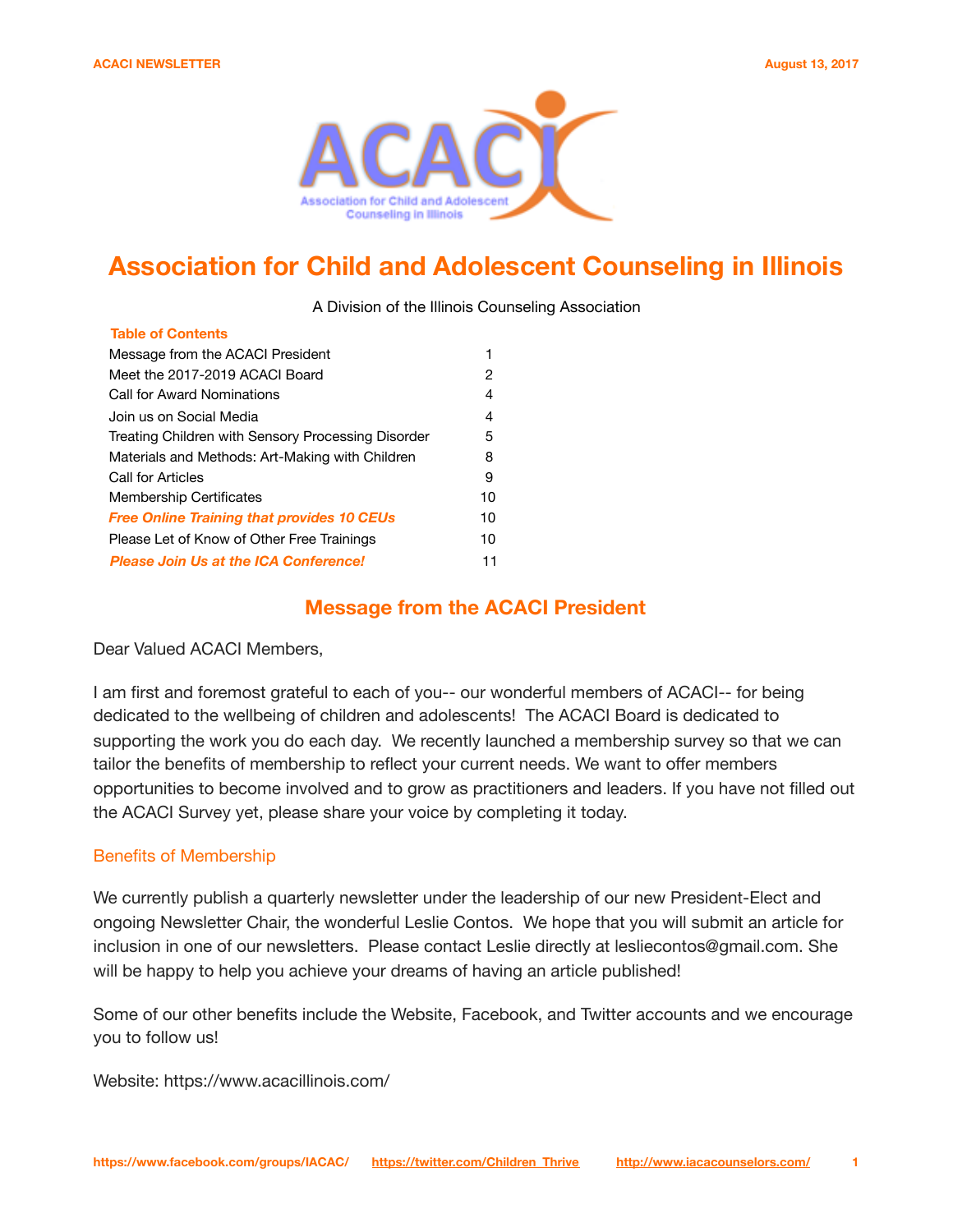#### Twitter: https://twitter.com/Children\_Thrive

Facebook: https://www.facebook.com/ACAC-in-Illinois-430842650458718/

#### Networking Opportunities

Please join us at our annual meeting at the fall 2017 ICA Conference at the Hilton in Lisle/Naperville on November 9, 10, and 11. It is a great time to meet other members who share similar interests and to make new friends. We hold our division meeting at the conference and would *LOVE* to meet you in person! Be sure to stop by our Exhibit Booth, also, to enter your name into our New Member drawing and our ACACI basket drawing! We will have a social element to our board meeting that will include wine and cheese. Please stop by and network with us!

## Have an ACACI Speaker at Your Function

Would you like to introduce members of your organization or students at your university to ACACI? Please let us know! We would be happy to contact you and work out the details.

## Opportunities for Members, New Professionals, Retirees, and Graduate Students

Are you looking for other ways to get involved? We have so many opportunities for you! Please contact me at mayfield.peggyc@gmail.com or 217.972.7036. I would love to hear from you!

Kind regards,

## *Peggy Mayfield*

*Helping Children and Adolescents Thrive!* 

## **Meet the 2017-2019 ACACI Board**

## **President, Peggy Mayfield, LCPC, NCC, CCMHC, DCMHS**



Peggy holds professional memberships in the Illinois Counseling Association and the American Counseling Association. She is a Licensed Clinical Professional Counselor (LCPC), National Certified Counselor (NCC), and a Certified Clinical Mental Health Counselor (CCMHC). In addition, she is a Diplomate and Clinical Mental Health Specialist (DCMHS) in Child and Adolescent Counseling, Family Counseling, and Trauma Counseling. Peggy is a member and a past chapter president of Chi Sigma Iota, Counseling Academic and Professional Honor Society International. She is on the leadership committee of the Traumatology Interest Network (ACA) and also serves on ACA

International Committee. Her research interests include resilience, art-based interventions, creativity, epigenetics, neuroscience-informed counseling, traumatology, bullying, compassion satisfaction, and strength-based counseling. She has been published in the Illinois Counseling Association Quarterly and the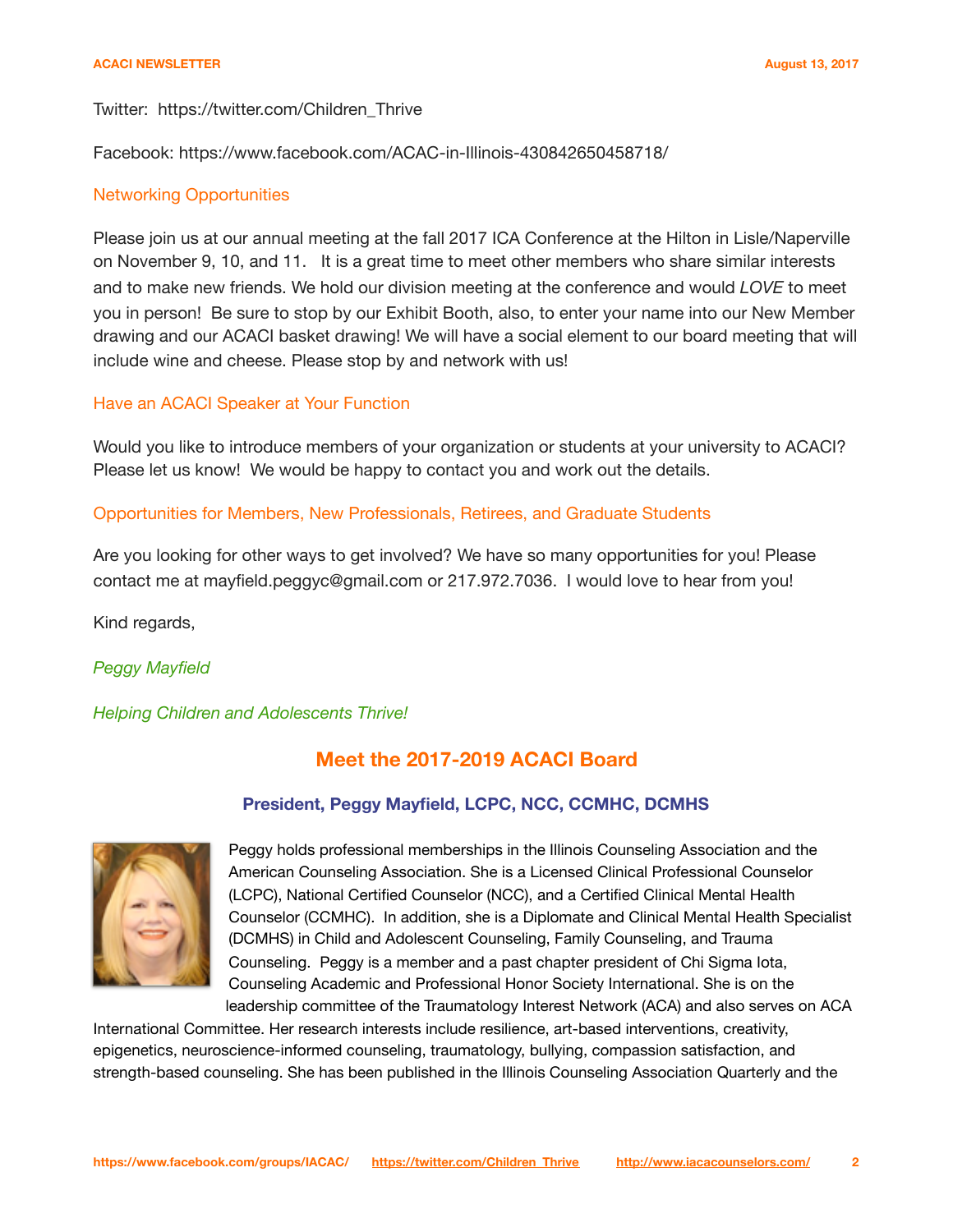#### **ACACI NEWSLETTER August 13, 2017**

SAGE Encyclopedia of Theory in Counseling and Psychotherapy. She has presented peer-reviewed papers at international conferences in Italy, Ireland, Spain, England, Montreal, and Nova Scotia.

## **President-Elect, Leslie Contos, LPC, NCC**



Leslie is a clinical mental health counselor at Mosaic Therapy, and a doctoral student studying Counselor Education and Supervision at Governors State University. Her lifelong passion is serving Chicago area youth; and she is co-founder of both Chicago Virtual Charter School, and Chicago Gifted Community Center, and a graduate of Kellogg's Executive Scholar in Nonprofit Management program. Leslie looks forward to collaborating with fellow ACACI officers to grow the division in ways that are responsive to the needs of our members.

## **Secretary, Catherine Gruener, LCPC, NCC**



Catherine is passionate about her work, supporting and encouraging the well-being of children, parents, and families, with goals of positively impacting communities through connection, encouragement, empowerment, teaching, and support. With two masters degrees, one in neuro-psychology and a second in clinical counseling, and over 2 decades of service within the mental health field, spanning research, international and community counseling work, to hospital based and outpatient services, as a Licensed Clinical Professional Counselor, National Certified Counselor, certified Positive Discipline Educator

with training in counseling gifted children and training in Parent Management techniques from Yale, she offers pragmatic and practical solutions to parents through parent webinars and trainings, as well as counseling and consultations through her business, Gruener Consulting. She is the author of "Parenting Young Gifted Children What to Expect when you Have the Unexpected," and has presented at several local and national gifted children conferences and organizations.

## **Treasurer, Laura Doyle, MA, LPC, NCC, CAMS II**



Laura earned her masters in school counseling from Northeastern Illlinois University, and now works as a therapist at Dynamic Directions Counseling. She is an active member of multiple professional counseling associations including ICA, and has served as treasurer of IASGW for multiple years. Laura looks forward to working on the board as treasurer with ACACI.

## **Membership Chair, Anna Themanson, LPC, CADC**



Anna has previously served as the president for the Northern Illinois University Counseling Association and as chapter representative for ICA. She has presented at several conferences including ICA and ISCA. Anna currently works as a youth and family counselor with a focus on substance abuse counseling and LGBTQ counseling.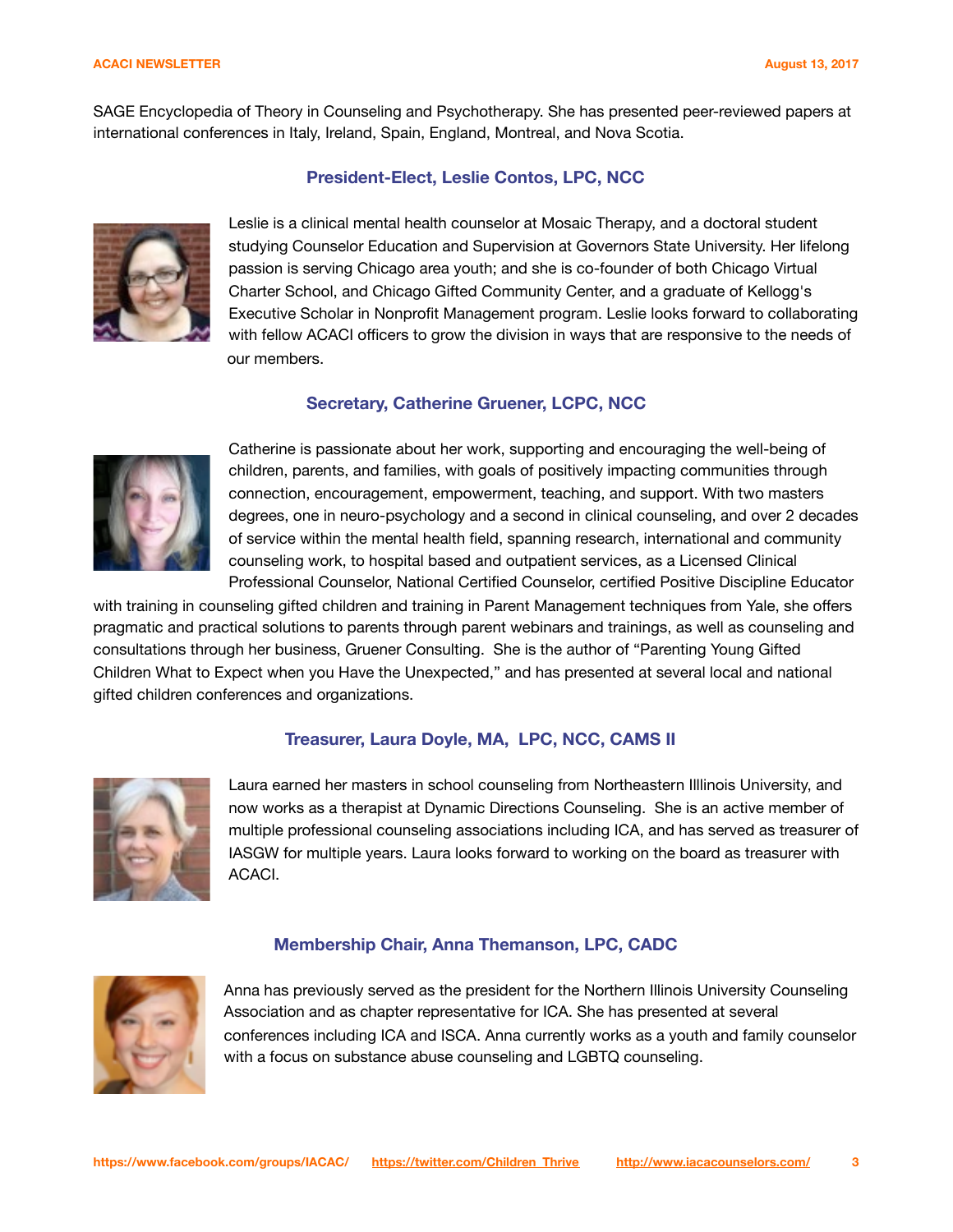## **Outreach Chair, Greta Nielsen, LCPC, NCC**



Greta Nielsen has over 25 years' experience working with children and teens in a variety of mental health and social service settings, including inpatient residential treatment, nonprofit child welfare, and outpatient psychotherapy. She is a Licensed Clinical Professional Counselor, a National Certified Counselor and is a Certified Mindfulness-Based Stress Reduction for Teens Facilitator. She has served on the Board of Directors for a non-profit arts group: Arts Refreshing The Soul. She is currently a psychotherapist with Clinical Care Consultants; a specialty driven group practice in Inverness, IL.

## **Call for ACACI Award Nominations**

Deadline for nominations is **August 31st, 2017.** We are requesting nominations for possible awards to be presented at the November ICA annual conference in Naperville, Illinois. Only ACACI members may make nominations. *Self-nominations are encouraged.* 

- **ACACI Counselor Award:** honoring a counselor exhibiting a commitment to serving children and adolescents in Illinois with best practices and exemplary standards.
- **ACACI Counselor Educator Award:** honoring an Illinois counselor educator, supervisor, or trainer who has exhibited an exemplary record of educating counselors to work with children and adolescents.
- **ACACI Advocacy Award:** honoring an Illinois resident who has advocated for youth to create sustainable positive change for children, adolescents, and their systems.

Complete nomination packet will be sent to mayfield.peggyc@gmail.com and must include:

- Name of award
- Name and contact information of nominee
- photo of nominee
- description of nominee indicating how they embody the award category guidelines

# *Please Connect with ACACI on Social Media*

**Twitter:** https://twitter.com/Children\_Thrive

**Facebook:** https://www.facebook.com/ACAC-in-Illinois-430842650458718/

**Website:** https://www.acacillinois.com/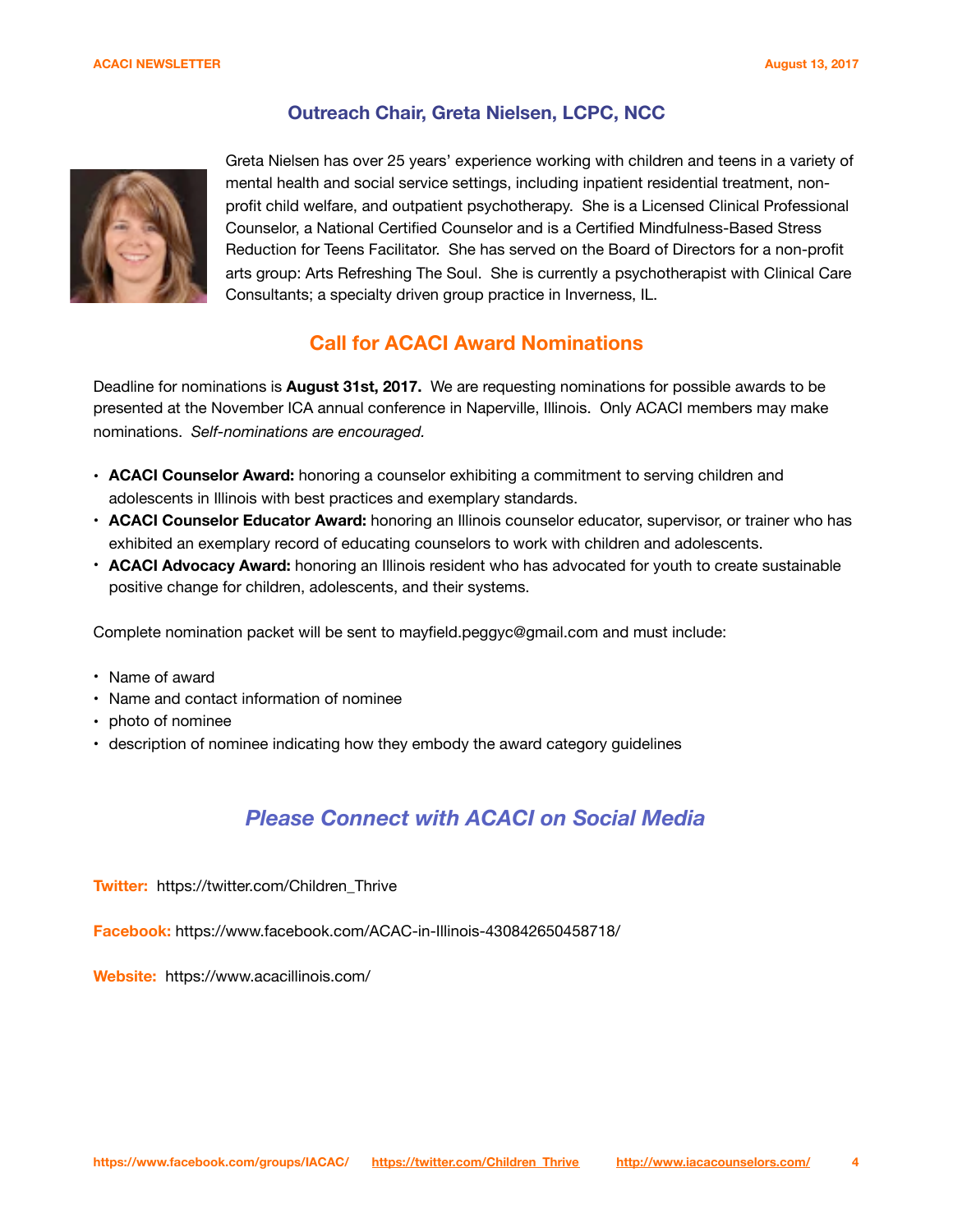# **Treating Children with Sensory Processing Disorder**

By Greta Nielsen, MA, NCC, LCPC

**Defining Sensory Processing Disorder (SPD)** – Originally called Sensory Integration Disorder, SPD is a neurophysiological condition in which the sensory input either from the environment or from one's body is poorly detected, modulated, or interpreted and/or to which atypical responses are observed. Whether you are eating an apple, swimming, or reading a book, your successful completion of the activity requires accurate processing of sensation. Children with sensory processing dysfunction have a nervous system that either does not detect, or doesn't organize the sensory signals into appropriate responses. A. Jean Ayres, Ph.D., a pioneering occupational therapist and psychologist, likened SPD to a neurological "traffic jam" that prevents certain parts of the brain from receiving the information needed to interpret sensory information correctly.

**SPD can affect anyone**, but studies indicate that 5-16% of children exhibit symptoms of SPD, with an estimate of at least one in twenty people in the general population who may be affected by SPD (Ahn, Miller et. al., 2004; Ben-Sasoon, Carter et. al., 2009). Sensory Processing Disorder refers to the way the nervous system receives messages from the senses and turns them into responses. Unlike people who may have impaired sight or hearing, those with SPD detect the information; however, the sensory information gets "mixed up" in their brain and therefore the responses are inappropriate in the context in which they find themselves. A person with SPD finds it difficult to process and act upon information received through the senses, which creates challenges in performing countless everyday tasks. Motor clumsiness, behavioral problems, anxiety, depression, school failure, and many other problems may impact those who do not have effective treatment.

**Symptoms –** The following sensory processing functions are on a continuum and occur within a broad spectrum of severity. It's important to remember that we all have difficulty processing certain sensory stimuli, as well as having sensory preferences. "It only becomes a sensory processing disorder when the person is on extreme ends of the continuum or experience disruptive, unpredictable fluctuations which significantly impact their developmental skills or everyday functioning" (Sensory Processing Disorder Resource Center, n.d.). \*S It is the frequency, intensity, duration and functional impact of these symptoms which determines dysfunction.

Children will experience these symptoms as either Hyper or Hypo, few may have both:

Hypersensitivity – Tendency to over-respond. Sensations are unbearable.

Hyposensitivity – Tendency to under-respond. Show no reaction to stimulation.

- **Tactile:** Sense of touch; input from the skin receptors about touch, pressure, temperature, pain and movement of the hairs on the skin. Examples – resists cuddling, dislikes certain clothing items (tags, seams in socks), or doesn't seem to feel pain, touches everything constantly, etc.
- **Vestibular:** Sense of movement; input from the inner ear about equilibrium, gravitational changes, movement experiences and position in space. Examples – fear of heights, afraid of falling, dislikes sudden/ rapid movements, or craves spinning, thrill seeker, leg shakers, etc.
- **Proprioception:** Sense of "position"; input from the muscles and joints about body position, weight, pressure, stretch, movement and changes in position. Examples- appears clumsy, stiff or uncoordinated movements, or constant jumping, crashing, loves bear hugs/being squished, prefers tight clothing, may be aggressive, etc.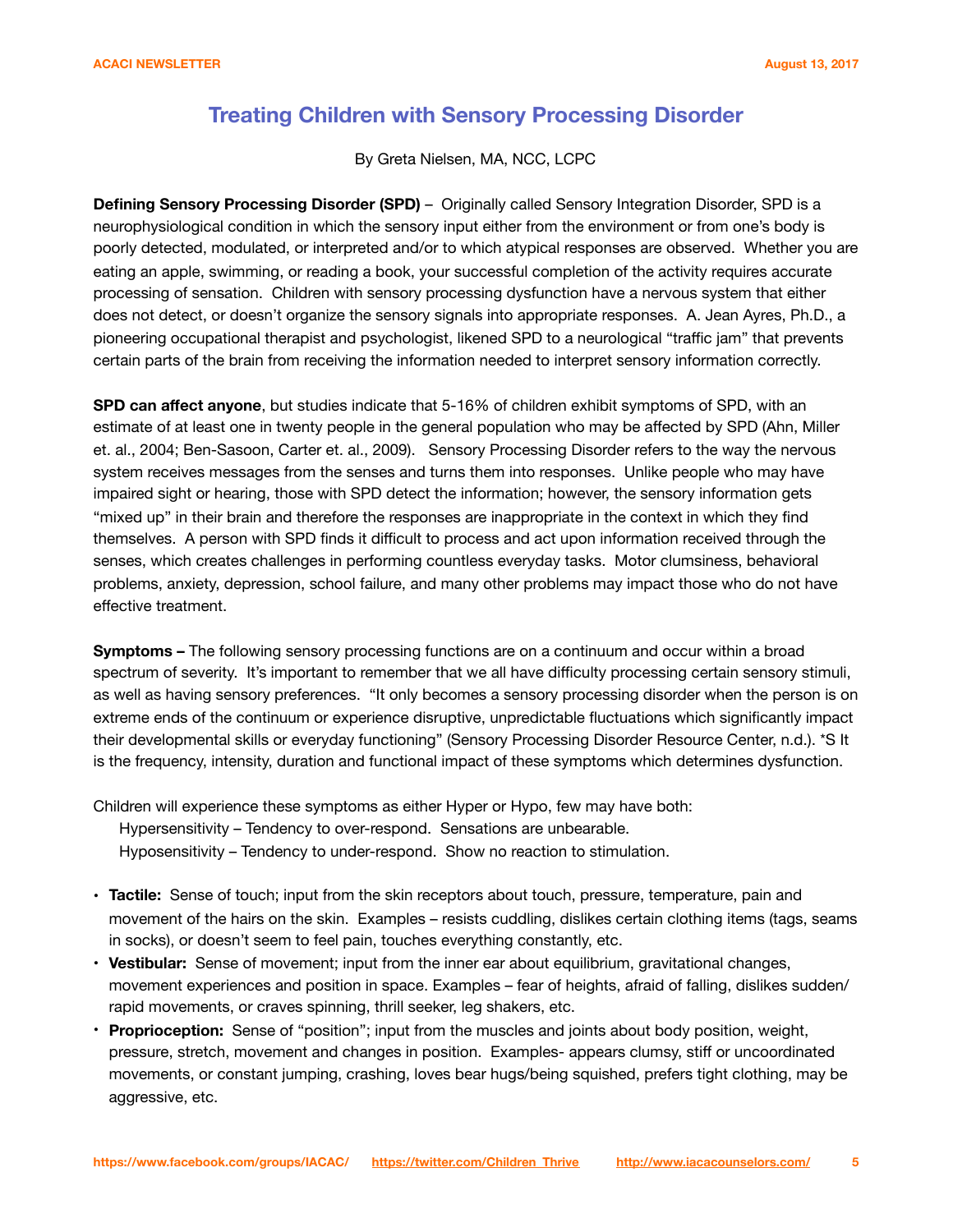#### **ACACI NEWSLETTER August 13, 2017**

- **Auditory:** Sound sensations; one's ability to correctly perceive, discriminate, process and respond to sounds. Examples – Bothered by loud sounds, fears of flushing toilet, resists loud public places, or loves loud music, says "what?" a lot, not responsive to verbal cues, etc.
- **Oral:** Input relating to the mouth; one's ability to correctly perceive, discriminate, process and respond to input within the mouth. Examples – picky eater, extreme food preferences, difficulty swallowing, chewing, sucking, or licks/tastes inedible objects, loves intensely flavored foods, drools excessively, chews on pencils, clothes, etc.
- **Olfactory:** Input relating to smell; one's ability to correctly perceive, discriminate, process and respond to different odors. Examples – nauseated by smells, chooses foods based on smell, notices smells others do not, or doesn't notice unpleasant odors, not able to identify smells from scratch 'n sniff stickers, etc.
- **Visual:** Input relating to sight; one's ability to correctly perceive, discriminate, process and respond to what one sees. Examples – irritated by bright light, easily distracted by visual stimuli, avoids eye contact or difficulty controlling eye movements and tracking objects, mixes up similar letters, focuses on details in picture and frequently loses place when reading, etc.

For a comprehensive symptom checklist please check out the Sensory Processing Disorder Resource Center: www.sensory-processing-disorder.com or the Star Institute: www.spdstar.org

**How to Treat** - Most referrals I see with SPD have come due to children at risk of being removed from their school or day-care environments due to acting-out behaviors and inability to control their impulses, or poor functioning overall in their environments with little to no response to any other interventions. Difficulty with age-appropriate socialization, poor distress tolerance and intense oppositionality are frequent reported behavioral symptoms. Parents are typically highly frustrated with either rigid behaviors and "rules" dictated by the child or inability to calm and regulate child due to the child trying to compensate for the over/understimulation of his/her senses. It is imperative to refer the child to a trained Pediatric Occupational Therapist for an evaluation and include them as part of the treatment team.

The following list is not exhaustive, but will provide you with basic information regarding ways to help the child and their family begin to improve their functioning.

- **Identify Sensory Triggers:** Each child has unique triggers that lead to their distress and resulting loss of control. Anticipating what these are can help both the parent and the child prepare and meet their needs more effectively. Ex: A child who is sensitive to loud noises may need noise reduction headphones in the classroom; or give older kids a watch to be aware of when bothersome activities will end.
- **Create both a Home and School Sensory Kit:** Put together items that can help the child during the stressful times. Weighted blankets, fidget toys, calming scents, rocking chairs, etc. Provide the child with a "calm place" where they can go when they feel overwhelmed and need a break.
- **Teach calming and relaxation skills to both the child and the parent:** Emotionally elevated parents can trigger over-stimulation with kids with SPD. Learn what touches/sounds/sights are calming to the child and use them when you anticipate the child getting triggered. Teach, and practice with, the child breathing techniques and relaxation strategies to help them gain internal emotional control when distressed.
- **Be consistent:** Working with parents, occupational therapists and teachers is essential so that everyone working with the child comply with consistent methods to use in their environments. This helps the child feel confident that they are in a safe place and can decrease their tendency to be in "fight or flight" mode.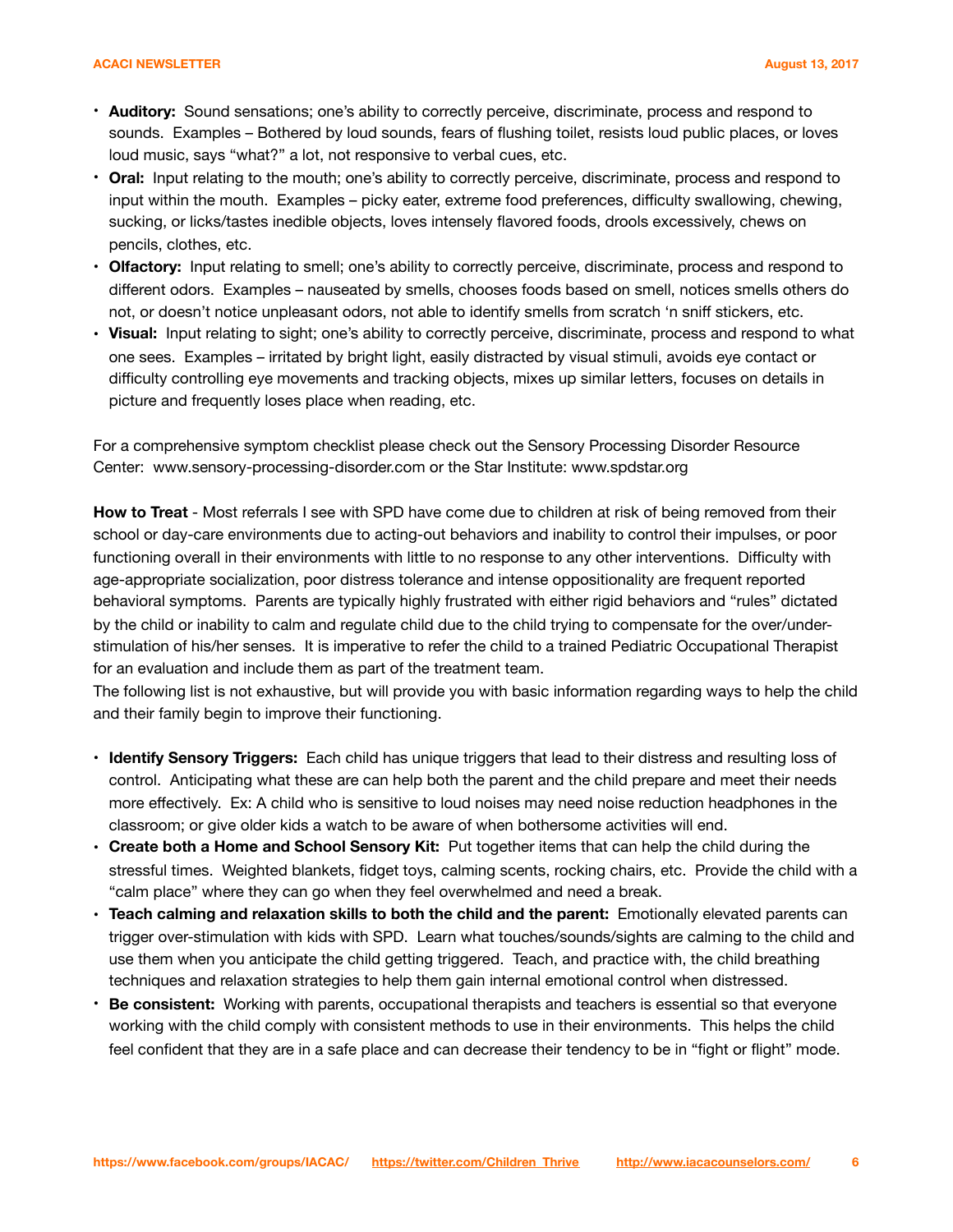#### **ACACI NEWSLETTER August 13, 2017**

- **Manage Sensory Exposure:** Schedule undisturbed quiet time to rest in between highly stimulating activities. Wake them earlier in the morning to help with transitions, quiet time after school before starting homework, etc.
- **Sensory Activities:** Using varied mediums to gradually introduce child to sensory stimuli. Sand or rice tray play, play doh, modeling foam, slime, shaving cream, etc.
- **Body Awareness Strategies:** Teaching and practicing ways to have control over physical movements. Use everyday tasks to practice doing in slow-motion; brushing hair, walking, writing their name, etc. Games like freeze dance, or red light green light are good to improve body control as well. These types of activities allow the client to practice avoiding impulsivity and learn to pause before they react.
- **Build Frustration Tolerance:** Use play therapy activities to expose child to disappointment and frustration in gradual and controlled ways and then practice effective age-appropriate responses to the frustration. Giving them skills to tolerate disappointment, work on mutual need gratification in their relationships and becoming more adaptable to changes in their environment.
- **Exposure Therapy:** Use slowly to introduce client to stimuli that's threatening or distressing. Create list of triggers and develop hierarchy of exposure with client detailing what, and how long, they'll be practicing. It's beneficial for the therapist to practice the same behavior alongside the client to model sense of safety, normalcy and self-control when exposed to stimuli. Have them wear a pair of socks they don't like while listening to their favorite song, drawing, deep breathing, etc. Expose them to smells, tastes, etc. in very gradual ways to desensitize triggers.

**Summary:** Kids with sensory sensitivities often have trouble enjoying everyday activities and when their symptoms are severe enough to interfere with daily functioning, it is often referred to as Sensory Processing Disorder (SPD). SPD can be co-morbid with anxiety disorders and Autism Spectrum Disorders so it is important to rule out any other contributing factors that might be effecting the client's functioning. Helping children to learn sensory integration activities, with a team that includes occupational therapists, provides them with skills to: improve their daily functioning; enhance their intellectual, social, and emotional development; develop a mind and body ready to learn; and achieve positive interactions in the world around him/her. It takes a lot of hard work, consistency and persistence from everyone involved but in the end the child is able to thrive and can regulate sensory input much more effectively, putting them on the developmental path of success and happiness.

#### **References**

- Ahn, R. R., Miller, L. J., Milberger, S., &McIntosh, D. N. (2004). Prevalence of parents' perceptions of sensory processing disorders among kindergarten children. *The American Journal of Occupational Therapy, 58*(3), 287-293. DOI: 10.5014/ajot.58.3.287
- Ben-Sasson, A., Carter, A. S., & Briggs-Gowan, M. J. (2009). Sensory over-responsivity in elementary school: Prevalence and social-emotional correlates. *Journal of Abnormal Child Psychology, 37(*5), 705-716.
- Retrieved from http://citeseerx.ist.psu.edu/viewdoc/download?doi=10.1.1.620.4830&rep=rep1&type=pdf Kranowitz, C. S. (1955). *The out-of-sync child.* New York, NY: Perigee.
- Miller, L. J. (2004). *Sensational kids: Hope and help for children with Sensory Processing Disorder (SPD).* New York, NY: Perigee.
- Sensory Integration International/The Ayres Clinic. (n.d.). Retrieved from<https://sites.google.com/site/> 2020asivision/home
- Sensory Processing Disorder Resource Center. (n.d.) Retrieved from [http://www.sensory-processing](http://www.sensory-processing-) disorder.com

Star Institute for Sensory Processing Disorder. (n.d.). Retrieved from https://www.spdstar.org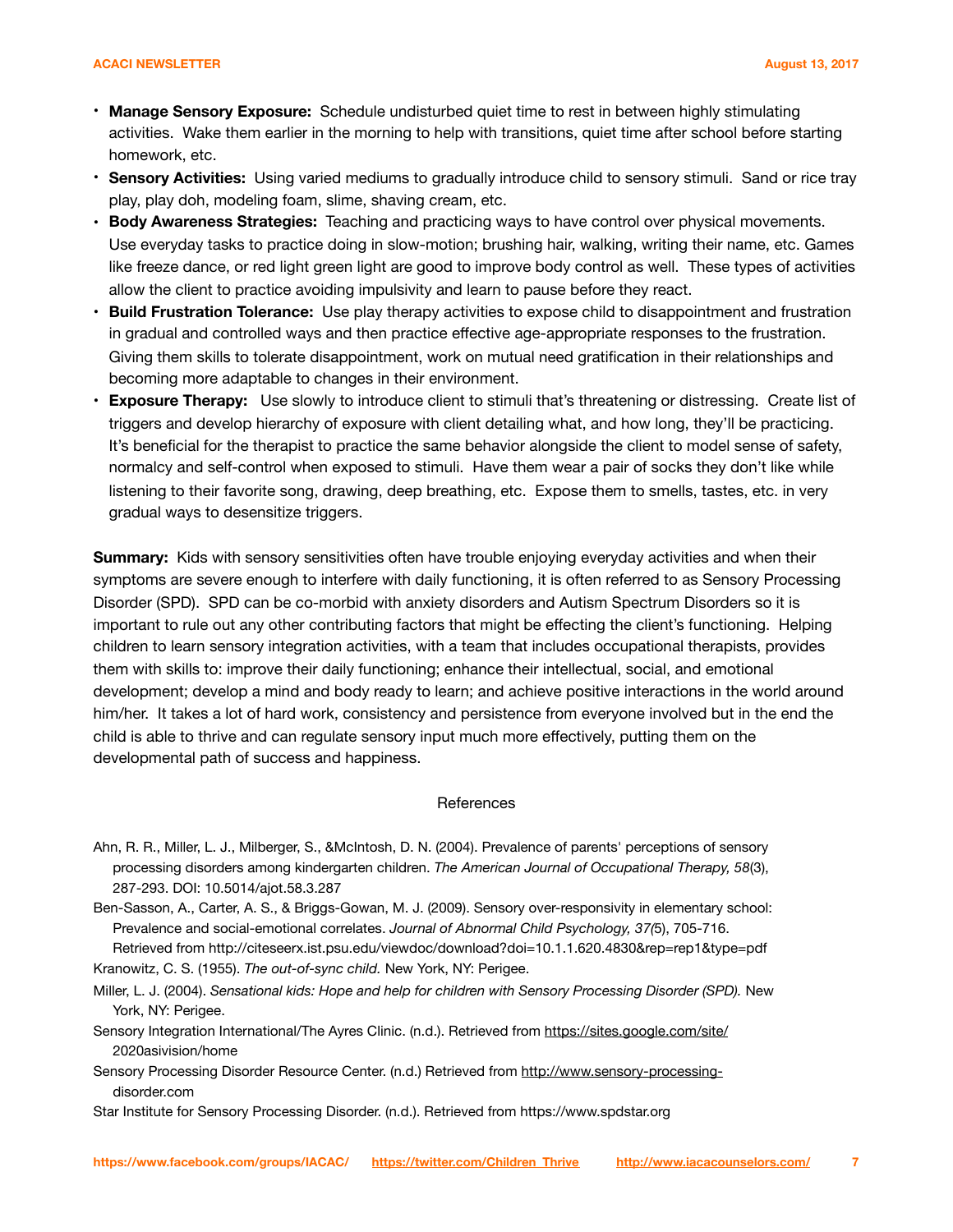# **Materials and Methods: Art-Making with Children**

by Peggy Mayfield, LCPC, NCC, CCMHC, DCMHS

### **Introduction**

Children exhibit varying capacities to articulate the events of their lives that are dependent upon such factors as age, developmental status, and environment. While the adjunct of enrichment experiences can serve to enhance the child's ability to communicate, exposure to traumatic events or loss can interrupt the child's capacity to communicate. This potential for trauma or loss to disrupt the child's ability to articulate can present an obstacle to the therapeutic process in the counselor's work with the child after such events.

Approaches to helping children communicate within the counseling milieu can include adding play, movement, and art-making elements to the counseling process. Art making, in particular, allows the child to use the creative areas of the brain and anecdotally is shown to increase children's immediate experiences of pleasure. The creation of art and working with art materials can prove beneficial outcomes for children.

#### **Benefits of Art-Making**

While research using EEG analysis of brain activity during art-making has yet to identify the exact neurological processes that yield positive benefits from the making of art, studies do demonstrate its ability to reduce anxiety and stress (Kaimal, Ray, & Muniz, 2016; Kruk, Aravich, Deaver, & deBeus, 2014; Sandmire, Roberts, Rankin, & Grimm, 2012). These benefits can be highly positive for children who have experienced trauma or loss and who may have subsequent impediments to communicating during counseling sessions.

#### **Materials and Methods**

The setting for art making should be carefully considered as the creative process can be messy. A table that has child-friendly proportions serves the creative processes well. The surface of the table should be conducive to easy cleaning or alternately can be covered with clear contact paper or a disposable cover. Aprons or smocks can be provided to children to reduce the likelihood of their clothing becoming soiled.

The selection of materials should be given careful attention. Since children may wish to taste the materials the counselor should pay particular attention to selecting non-toxic materials. In addition, there are a number of edible materials available that will avert some potential issues. Even so, counselors should determine whether their young clients have any food allergies or illnesses that must be considered when selecting materials.

Children can derive great pleasure through working with clay, paints, collage, and other artistic endeavors. One approach is to have a creativity center in the office where children can select the materials themselves. Counselors can reduce costs by creating their own materials using recipes from sites such as Pinterest. By using a table covered with clear contact paper, counselors only need to provide a collection of dry-erase markers to spark creativity. Products like fondant serve as edible clay that children can readily form into objects that depict important life elements or event touchstones. Once created the artifacts can spark discussion and description that enhances the counselor's understanding of the child's experience.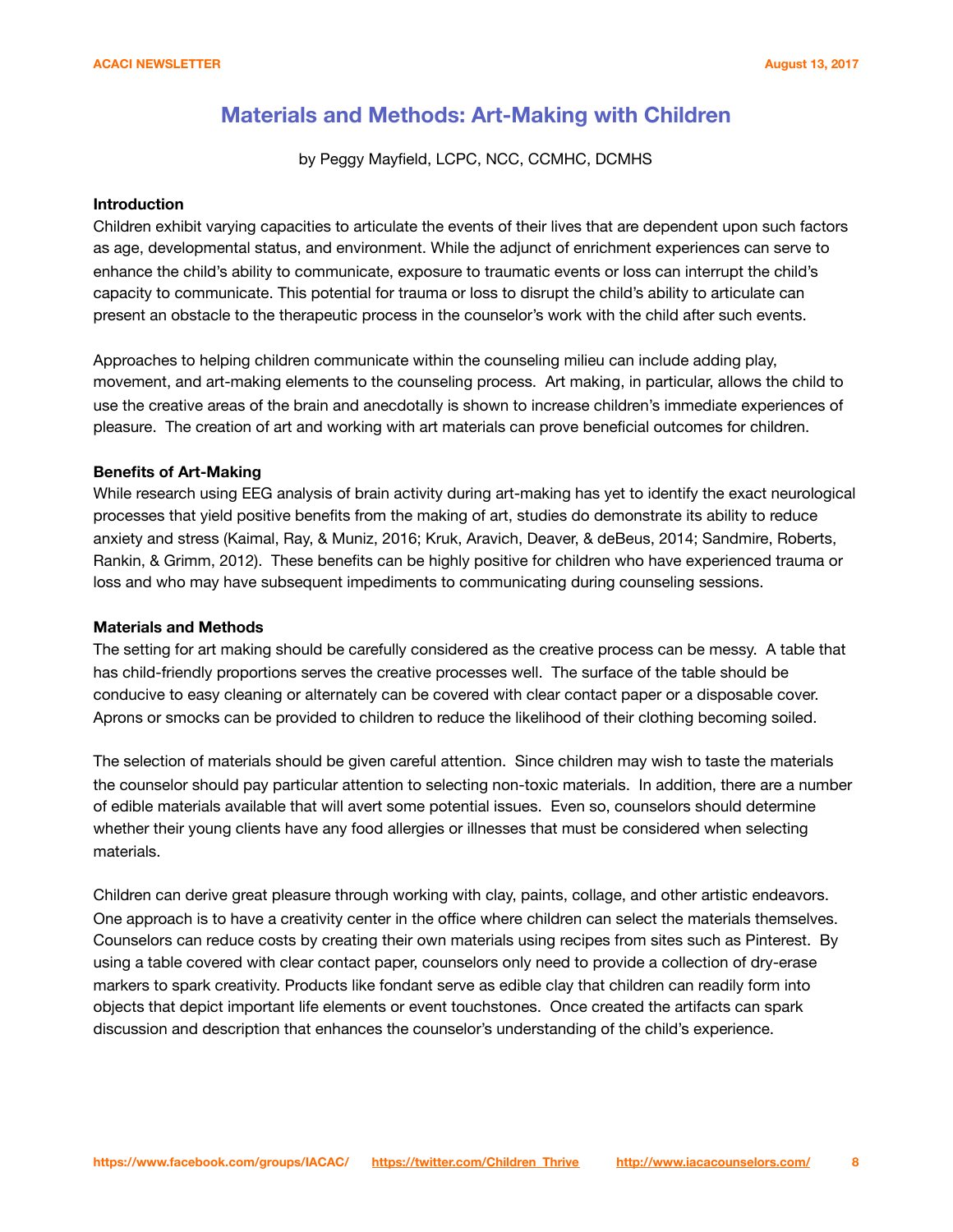#### **References**

Kaimal, G., Ray, K., & Muniz, J. (2016). Reduction of cortisol levels and participant's responses following art making. Art Therapy: *Journal of the American Art Therapy Association,33*(2), 74-80. http://dx.doi.org/10.1080/07421656.2016.1166832

Kruk, K. A., Aravich, P. F., Deaver, S. P., & deBeus, R. (2014). Comparison of brain activity during drawing and clay sculpting: A preliminary qEEG study. *Art Therapy: Journal of the American Art Therapy Association, 3*1(2), 52-60. http://dx.doi.org/10.1080/07421656.2014.903826

Sandmire, D. A., Roberts, S., Rankin, N. E., & Grimm, D. R. (2012). The influence of art making on anxiety: A pilot study. *Art Therapy: Journal of the American Art Therapy Association, 29*(2), 68-73. http://dx.doi.org/10.1080/07421656.2012.683748

### **Suggested Supplies**

 A variety of papers such as watercolor, construction, rolls of multi-purpose paper, magazine pages (cut into phrases, words, letters, images, and so forth)

Paints—tempura, watercolor

Water-based or dry-erase markers

Pencils—traditional, a variety of color pencils or watercolor pencils

Chalk

Brushes, sponges, spray bottles for water

Glue sticks, white school glue, tapes including washi and duct

Edible clay or air-dry clay

Aprons, smocks, old shirts

Paper towels, wipes

# **Call for Newsletter Articles**

We are looking for article contributions for upcoming newsletters and hope you will consider submitting. The theme of the November newsletter will be holiday-related, such as divorce, grief, emotional regulation, family dynamics, acculturation, discrimination, poverty, etc. and the impact of these issues on kids during holidays. Submissions and inquiries go to lesliecontos@gmail.com.

| <b>Article Submission</b><br>Deadline | <b>Newsletter Theme</b> | <b>Newsletter Publish Date</b> |
|---------------------------------------|-------------------------|--------------------------------|
| October 31st                          | Holiday Related         | Mid-November                   |
| January 31st                          | Any Topic               | Mid-February                   |
| April 30th                            | Summer Related          | Mid-May                        |
| July 31st                             | School Related          | Mid-August                     |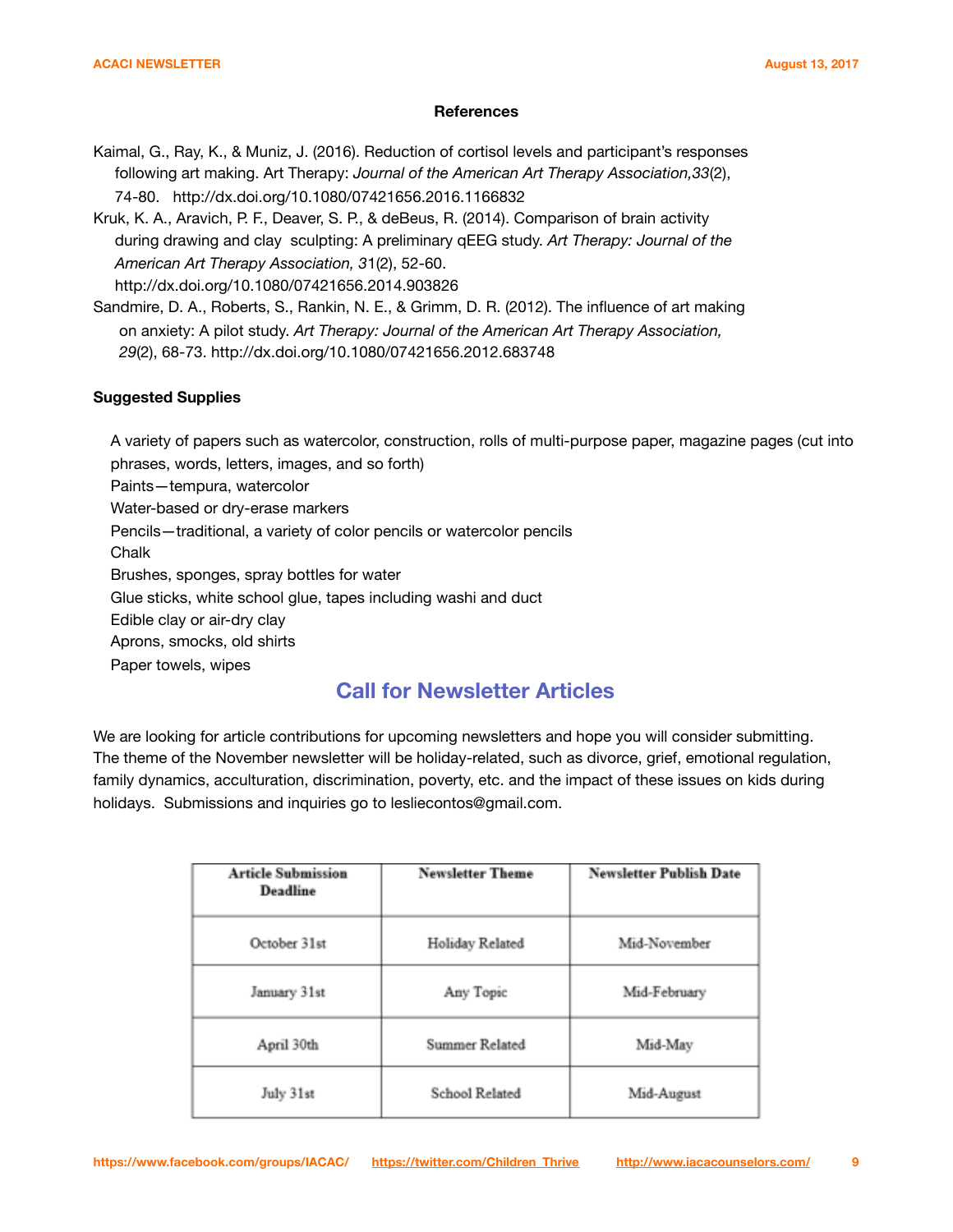# **New Membership Certificates**

We are so excited to announce our new Membership Certificates! We developed these as a way to honor you, our wonderful members, for all that you do on behalf of children and adolescents in the State of Illinois. Keep an eye on your email as we will be sending these out over the next several months!



# **Free Training that Provides 10 CEUs**

The Medical University of South Carolina has a free Web-Based training on Trauma-Focused Cognitive Behavioral Therapy for licensed professionals. This training is designed for those who work with children and adolescents, plus it incorporates parents into the process. Successful completion of the course, which is entirely online, provides 10 CEUs. Here is the link: <https://tfcbt.musc.edu>

# **Please Let Us Know of Other Free High-Quality Trainings!**

If you are aware of similar free high-quality trainings that can be accessed remotely please let us know so that we can share these resources with other members. Send your recommendations to **[mayfield.peggyc@gmail.com](mailto:mayfield.peggyc@gmail.com)**, or **217.972.7036.** In this way we can help each other grow as counselors.

*Thank you!*